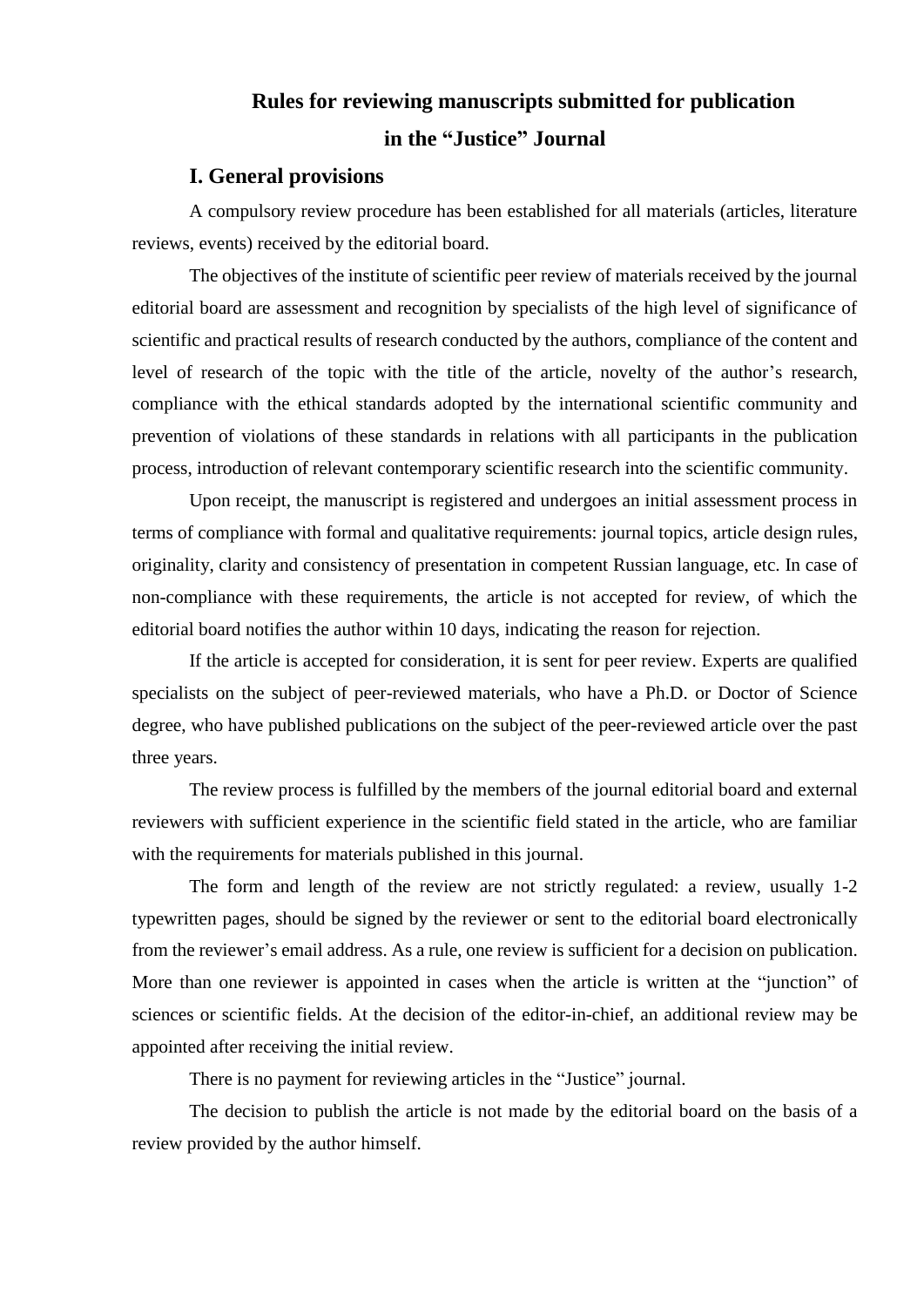## **II. Review procedure**

In order to achieve the above objectives, the following review procedures have been developed.

In case of internal reviewing, the manuscript shall be sent with a memo to the Rector of the University. The memo contains the title of the manuscript, its author(s), and the time of its receipt by the editorial board. Time allocated for preparing the review is 30 days. Upon the Rector's order, the manuscript shall be submitted to the relevant scientific department of the University for reviewing.

The head of the relevant department assigns the review of the manuscript to a member of the department (holding a scientific degree) specialising in a subject similar or close to the subject developed by the author of the manuscript. The review is discussed at the department meeting. Any employee of the department may give an opinion on the issues studied in the manuscript. The review is registered in the minutes of the department meeting. The abstract from the minutes and the review are submitted to the journal editorial board.

For external review, the manuscript is emailed to a member of the editorial board requesting a review with the deadline set.

#### **The reviewer assesses:**

– the relevance of the article to the subject matter and specialisation of the scientific journal, and the relevance of the content of the article to the topic stated in the title;

– topic relevance;

– a scientific problem statement;

– new issues proposed by the author, the scientific novelty of the article;

– the author's knowledge of the scientific literature on the issues discussed, including foreign sources;

– completeness, clarity and correctness of the graphic material presented, and the use of uniform terminology and other features;

– the relevance of the research results presented in the reviewed article to the original statement of the scientific problem, and the validity of the conclusions.

#### **The review should contain clear conclusions giving the following:**

1) an objective and comprehensive assessment of the contents of the work and the possibility of publishing it in the journal;

2) list of errors in methodology (if any);

3) clear suggestions on how the text may be improved;

4) recommendations:

– that the article may be published without change;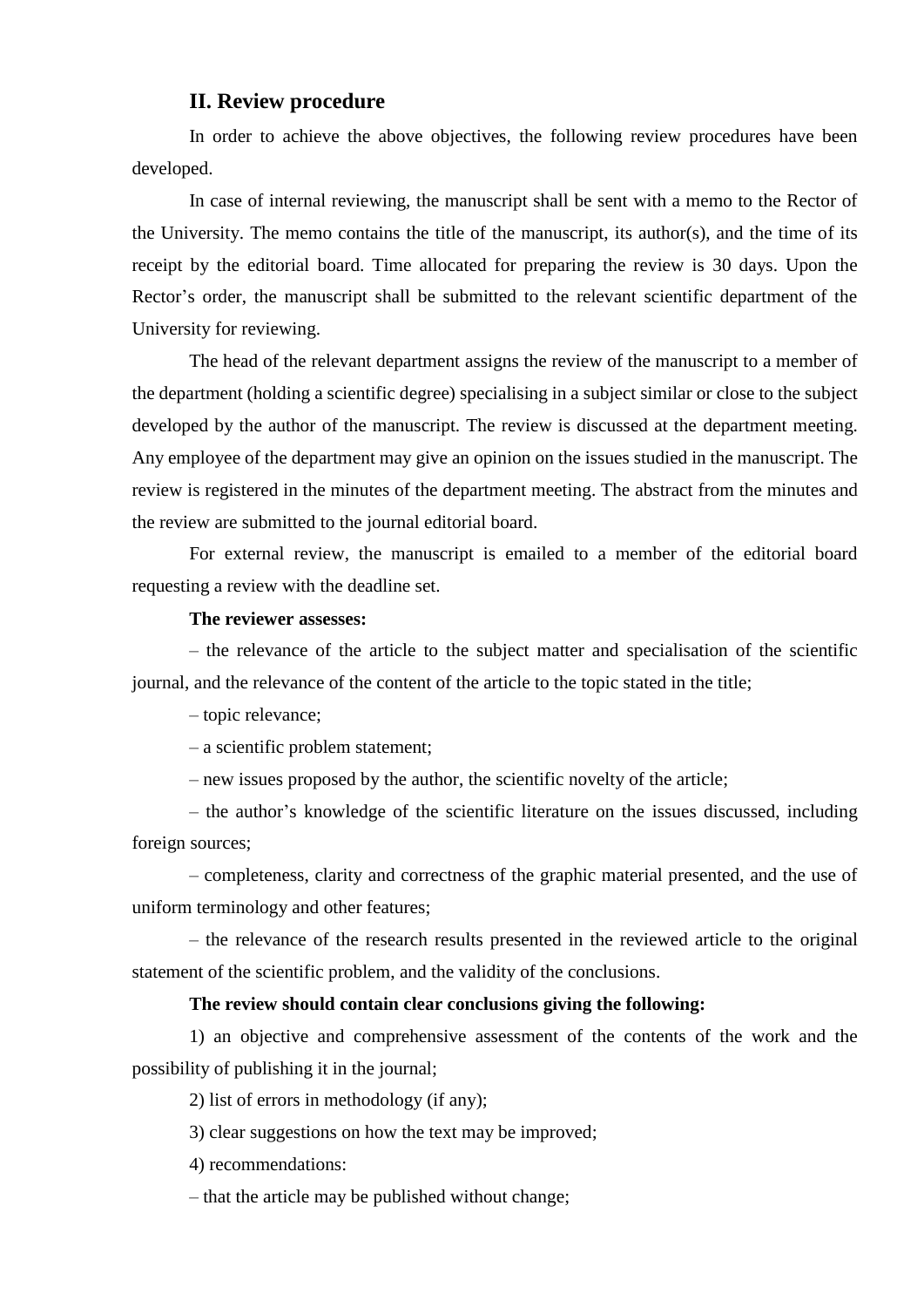– that the article may be published, subject to correction by the author (with or without a second peer review);

– on the refusal to publish the article.

The editorial board of the journal sends a copy of the review or a reasoned refusal to the author of the submitted material. An article not recommended by the reviewer for publication is not accepted for re-consideration.

All reviews are kept in the editorial office in writing for five years. The editorial board of the journal sends copies of reviews to the Ministry of Education and Science of the Russian Federation upon receipt of a corresponding request by the editorial office.

A positive review is not a sufficient basis for publishing the article. The final decision on the advisability of publication is made by the editorial board taking into account the review(s) received, as well as the motivated response of the author(s) of the article.

The selection of material for the current issue is determined by the editorial plans in accordance with the publication frequency of the journal issues:

No 1 (March);

No 2 (June);

No 3 (September);

No 4 (December).

The receipt of the review by the editorial board is registered with the mark "positive", " negative" or "manuscript to be revised".

Manuscripts that have received a positive review are moved to the "Working Papers" folder to be published in the next issues of the journal.

After the article has been edited by the author, it is resubmitted to the same reviewer to assess whether the comments have been adequately addressed and/or whether the author's refusal to make any corrections has been justified.

A negative review is communicated to the author of the manuscript by email. The editorial board does not set any deadline for editing or improving the manuscript.

The author of the manuscript will not be informed of the name, title and academic rank of the reviewer.

## **III. The post-review stage**

The author of the article may submit a motivated disagreement with the results of the review. The decision to re-review the article is made by the editor-in-chief or the deputy editor-inchief.